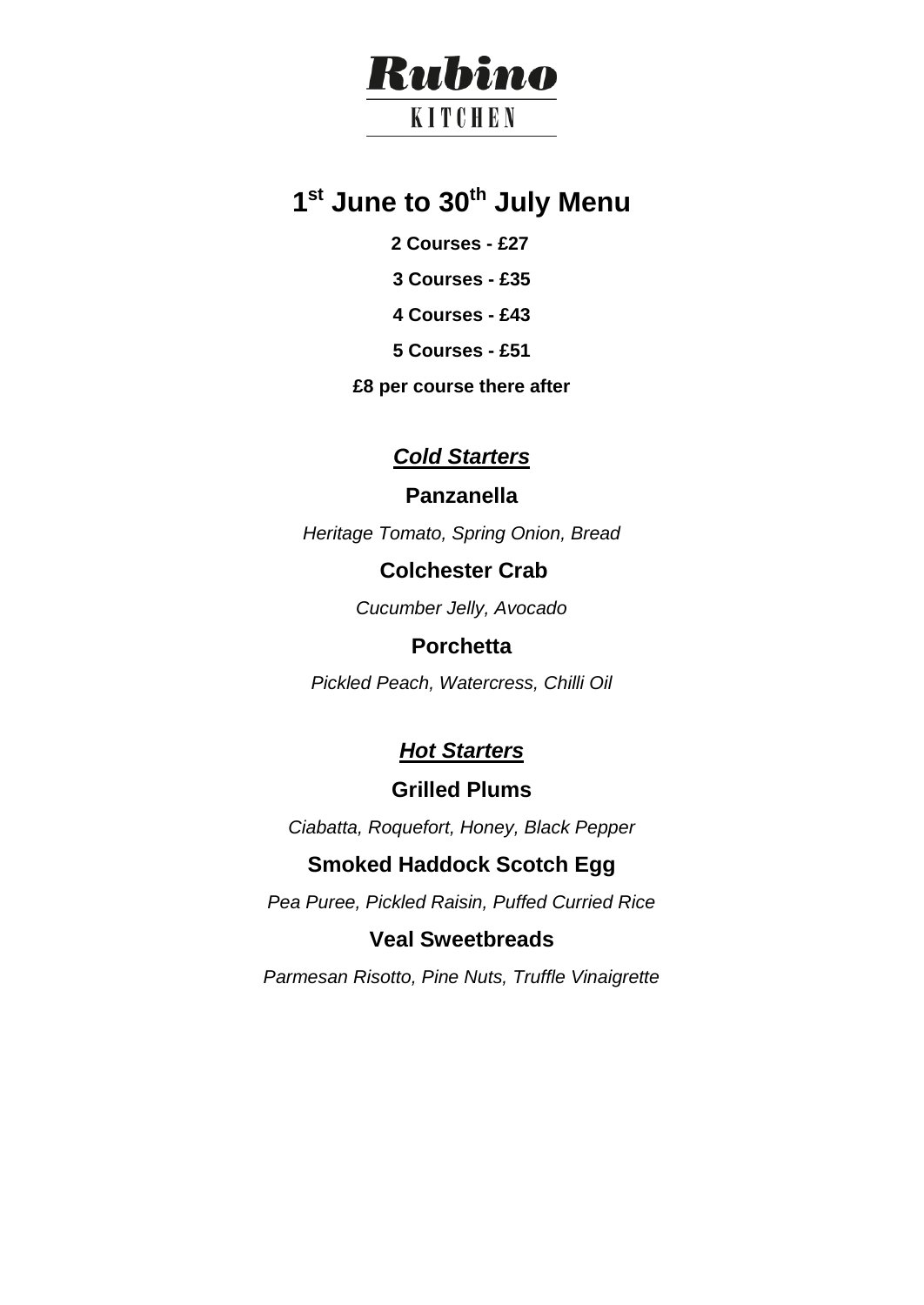### *Meat Main Course*

### **Lamb Neck Tortelli**

*Courgette, Olives, Mint, Lemon*

### **Guinea Fowl**

*Grilled Gem, Caesar, Anchovy Croquettes, Bacon* 

### *Fish Main Course*

### **Cod**

*Green Beans, Pepper and Hazelnut Salsa, Gnocchi* 

### **Sea Bream**

*Confit Fennel, Butter Beans, Broad Beans, Gremolata* 

# *Vegetarian Main Course*

### **Aubergine Caponata**

*Basil Pesto*

### **Tagliatelle Primavera**

*Parmesan, Spring Vegetables, Sundried Tomatoes*

#### **All starters can be served as mains**

**All mains can be served as starters**

#### **Cheese**

At Rubino Kitchen, we are trying to do cheese properly! Garnishing appropriately, rather than the generic grapes, chutney and a few water biscuits. We use Toby at the Cheese Plate in Buntingford for all our evening cheeses. Toby was voted  $2^{nd}$  Cheesemonger of the year at the Guild of Fine Food awards 2013. So if you like what you try here, why not visit Toby and sample some of his 200 Cheeses he has in his shop!

### **Vacherine Fribourgeois**

Swiss Semi soft cheese, made from raw cows milk. The milk is sourced from the Frimbourgeios breed of cow who graze on the Alpine grass.

### **Blue de Brebis**

Similar to Roquefort, this south French cheese is made from Ewes milk. Salty with mild acidity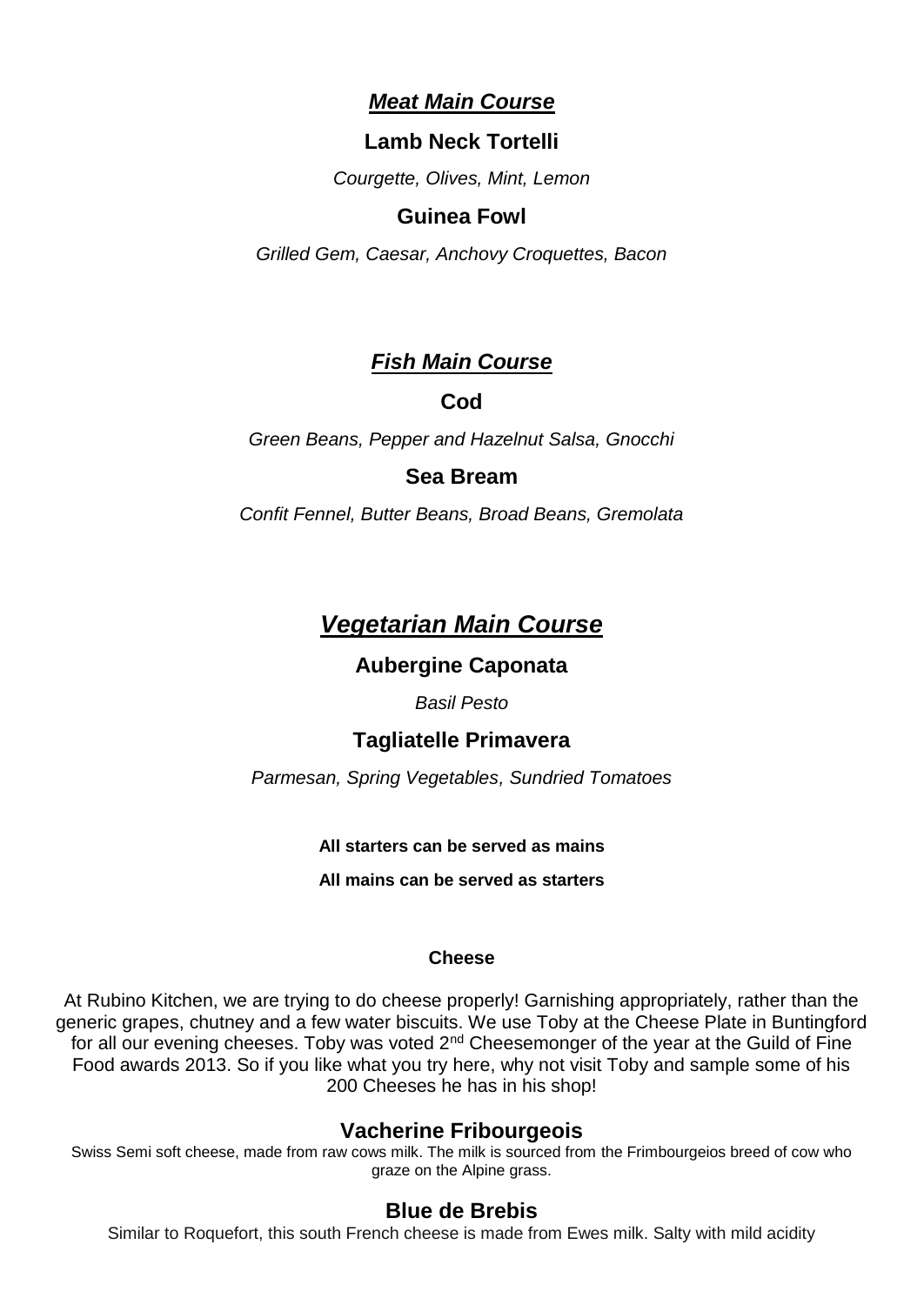## **Golden Cenarth**

A Rind washed soft cheese made in West Wales. Cows milk with a buttery flavour

### *Desserts*

## **Dark Chocolate Torte**

*Strawberry Sorbet*

### **Raspberry Mille-Feuille**

*Crème Patisserie* 

# **Lemon Panna Cotta**

*Thyme Syrup, Shortbread*

# **Pistachio Parfait**

*Pomegranate, Yogurt* 

#### **To book your table, please email or call:**

[bookings@rubinokitchen.co.uk](mailto:bookings@rubinokitchen.co.uk) • 01621 855579